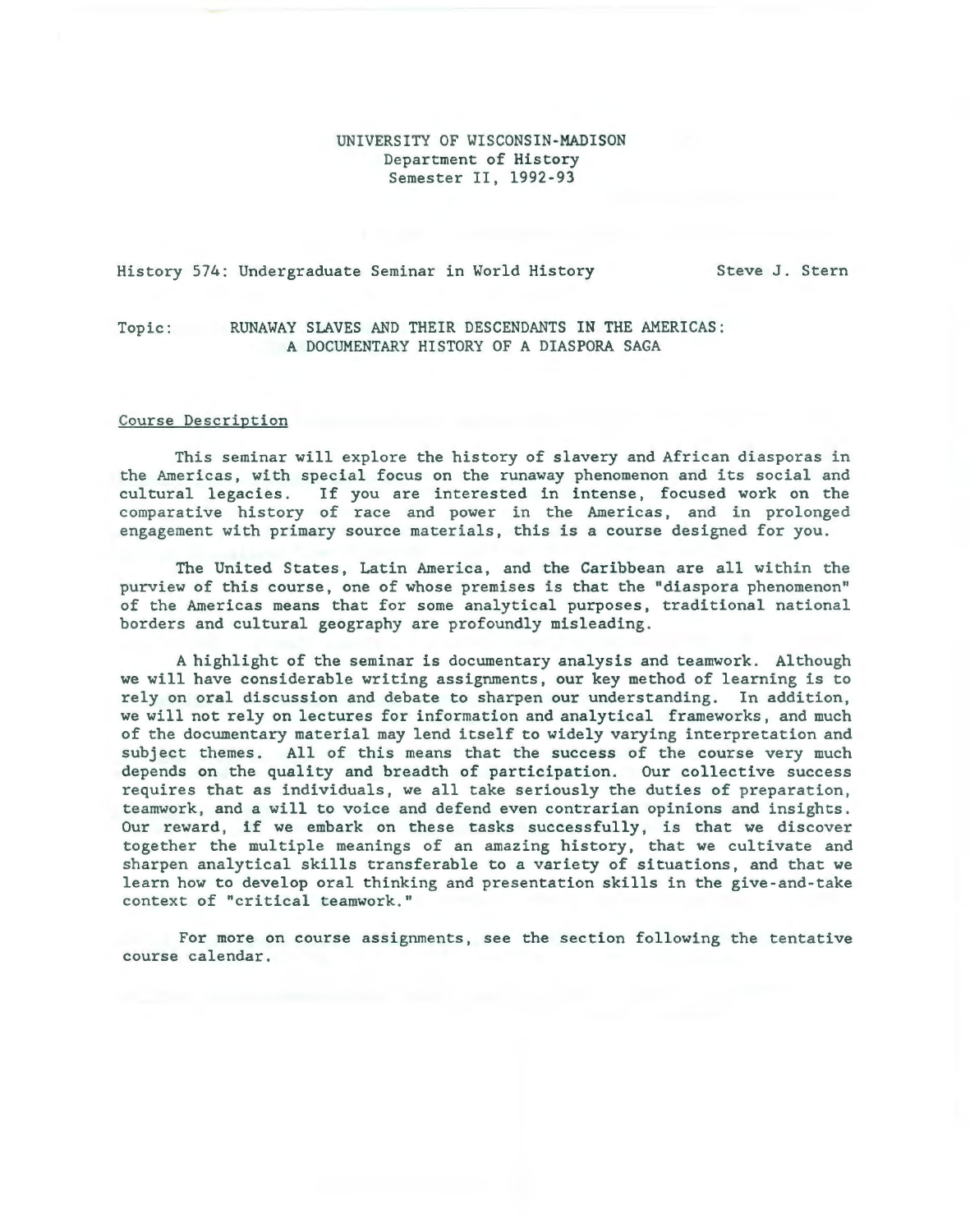Tentative Course Calendar

Week 1. Introduction: Course Orientation. Jan. 21.

Rdng. : none .

I. SLAVE SOCIETIES IN THE AMERICAS: HISTORICAL CONTEXTS OF AFRO-AMERICAN SLAVERY, WORK, AND FREEDOM.

Week 2. Colonial Foundations of American Slave Societies. Jan. 28.

Rdng.:

- GRP. A: Edmund S. Morgan, American Slavery. American Freedom: The Ordeal of Colonial Virginia (New York, 1975).
- GRP. B: Steve J. Stern, "Feudalism, Capitalism, and the World-System in the Perspective of Latin America and the Caribbean," American Historical Review, 93:4 (Oct. 1988), 829-72.
- Week 3. Afro-Americans as Culture Creators (I): Within Slavery. Feb. 4.

Rdng.:

- GRP. A: Peter H. Wood, Black Majority: Negroes in Colonial South Carolina from 1670 through the Stono Rebellion (New York, 1974).
- GRP. B: Sidney W. Mintz and Richard Price, The Birth of African-American Culture: An Anthropological Perspective (Boston: Beacon Press ed., 1992). ALSO AVAILABLE AS An Anthropological Approach to the Afro-American Past: A Caribbean Perspective (Philadelphia: ISHI ed., 1976).
- Week 4. Afro-Americans as Culture Creators (II): Beyond Slavery. Feb. 11.
- Rdng.: Richard Price, ed., Maroon Societies: Rebel Slave Communities in the Americas (2nd ed. , Baltimore, 1979), 1-30, 149-226.

Stuart B. Schwartz, Slaves, Peasants, and Rebels: Reconsidering Brazilian Slavery (Urbana, 1992), 103-36 .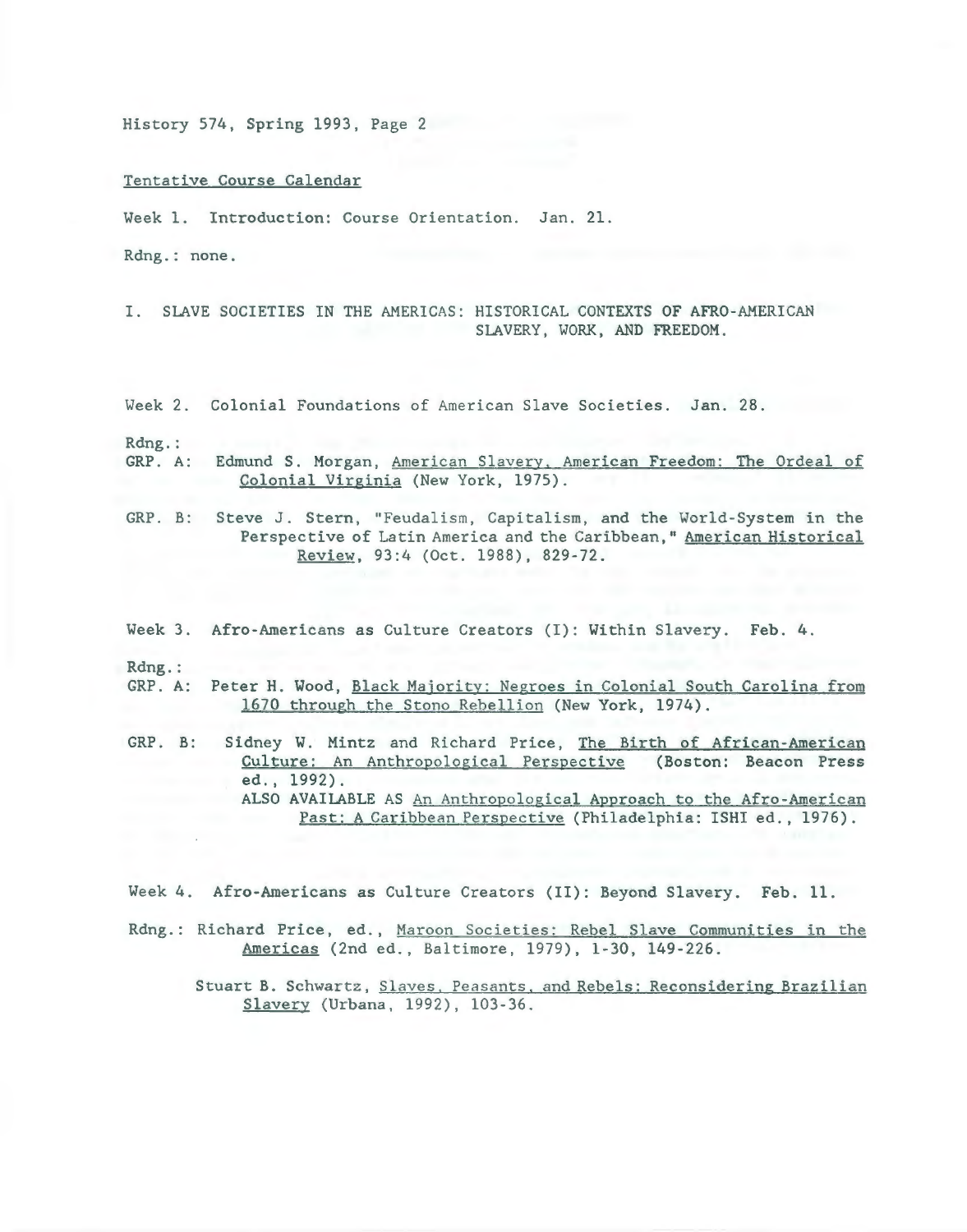Week 5. Slavery, Work, and Culture in "Hardened" Slave Societies. Feb. 18. Rdng.:

GRP. A: Stanely J. Stein, Vassouras, A Brazilian Coffee County, 1850-1890: The Roles of Planter and Slave in a Changing Plantation Society (Cambridge, Ma., 1957), Parts I-III. ALSO AVAILABLE in Princeton University Press edition.

GRP. B: Schwartz, Slaves, Peasants, and Rebels, 39-63, 137-64 (65-101 optional).

Week 6. Slavery to Freedom: The Multiple Perilous Pathways. Feb. 25.

 $Rdng.$ :

ALL: Price, ed., Maroon Societies, 1-30 (review).

- GRP. A: Eugene D. Genovese, From Rebellion to Revolution: Afro-American Slave Revolts in the Making of the New World (Baton Rouge, 1979).
- GRP. B: Lyman Johnson, "Manumission in Colonial Buenos Aires, 1776-1810," Hispanic American Historical Review, 59:2 (May 1979).
- ALL: Clive Gammon, "Cradle of Champions," Sports Illustrated (Nov. 24, 1980),  $86 - 100$ .
- II. THE RUNAWAY SAGA IN DOCUMENTARY AND ETHNOGRAPHIC RECORD: THE QUEST FOR A LIFE BEYOND SLAVERY, BEYOND IMMOBILITY.
- Week 7. Individual Sagas (I): The Social Networks of Escape. March 4.
- $Rdng$ .: Harriet A. Jacobs, Incidents in the Life of a Slave Girl . . . . Jean Fagan Yellin, ed. (Cambridge, Ma., 1987).
- Week 8. Individual Sagas (II): The Solitude of the Fugitive. March 18.  $[March 11 = Spring Break.]$
- Rdng.: Esteban Montejo, Autobiography of a Runaway Slave, Miguel Barnet, ed. (London, 1968), 1-60.

Price, ed., Maroon Societies, 33-63.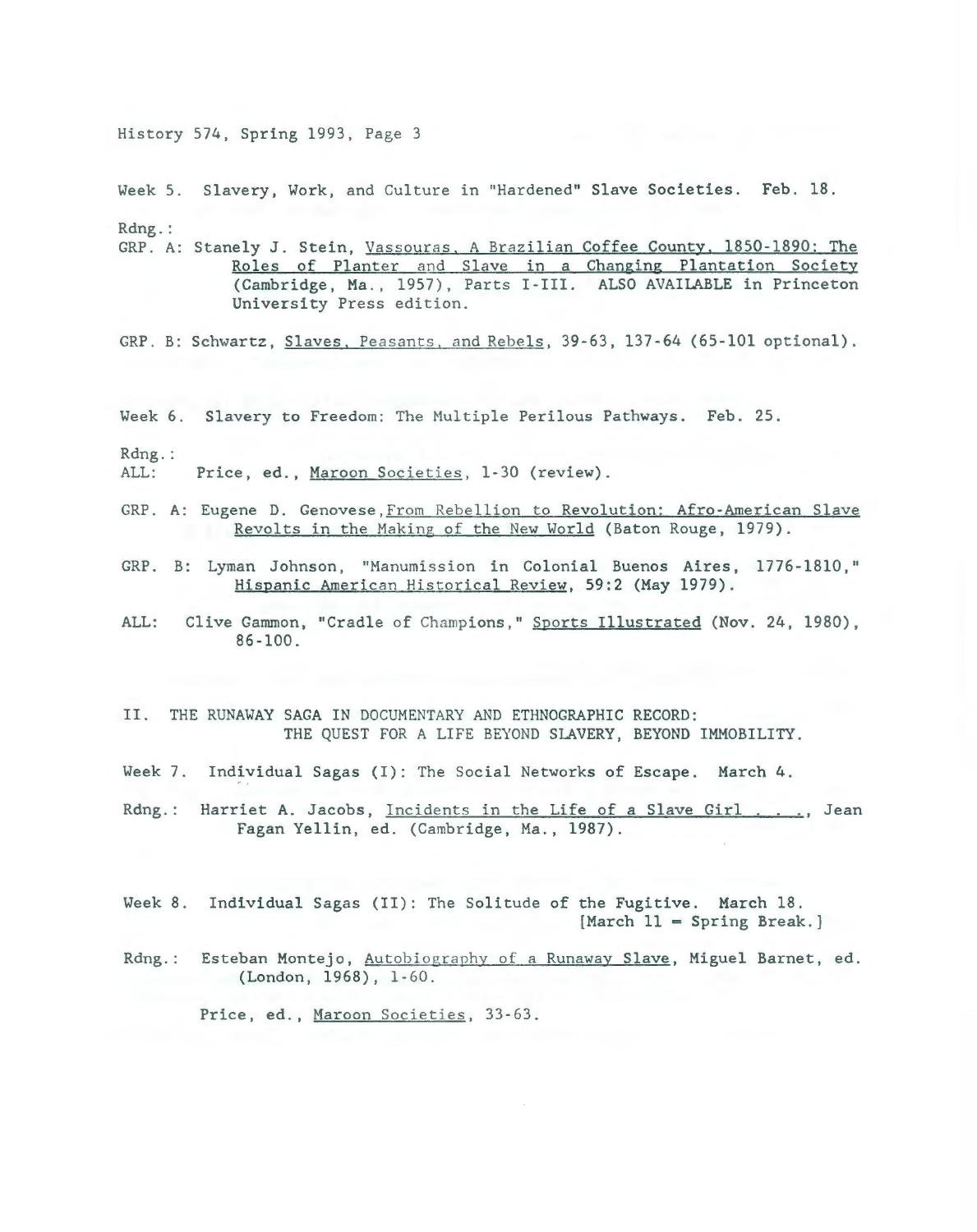Week 9. Dilemmas of Group Escape and Political Negotiation. March 25.

Rdng.: Price, ed., Maroon Societies, 227-92.

Schwartz, Slaves. Peasants, and Rebels, 59-63 (documents).

Week 10. The Guyana Wars in Living Memory (or, History as Now). April l.

Rdng.: Richard Price, First-Time: The Historical Vision of an Afro-American People (Baltimore, 1983) .

Price, ed., Maroon Societies, 293-319 (optional).

Week 11. The Multiple Depictions of Maroon Life and War (I). April 8.

Rdng. : begin next week's reading; no formal class meeting; cluster groups meet informally to prepare for next week.

Week 12. The Multiple Depictions of Maroon Life and War (II). April 15. Rdng.: Richard Price, Alabi's World (Baltimore, 1990).

Week 13. Final Due Date for Documentary Essays: No Class Meeting. April 22. Rdng.: none.

III. BREAKING AWAY IN POST-SLAVERY TIMES: FROM RUNAWAY TO MIGRANT.

Week 14. Urban Migrations, Social Migrations. April 29.

Rdng.:

Grp. A: Nicholas Lemann, The Promised Land: The Great Black Migration And How It Changed America (New York, 1991), 1-107, 223-353 (109-221 optional).

Grp. B: George Reid Andrews, Blacks and Whites in Sao Paulo, Brazil, 1888-1988 (Madison, 1991).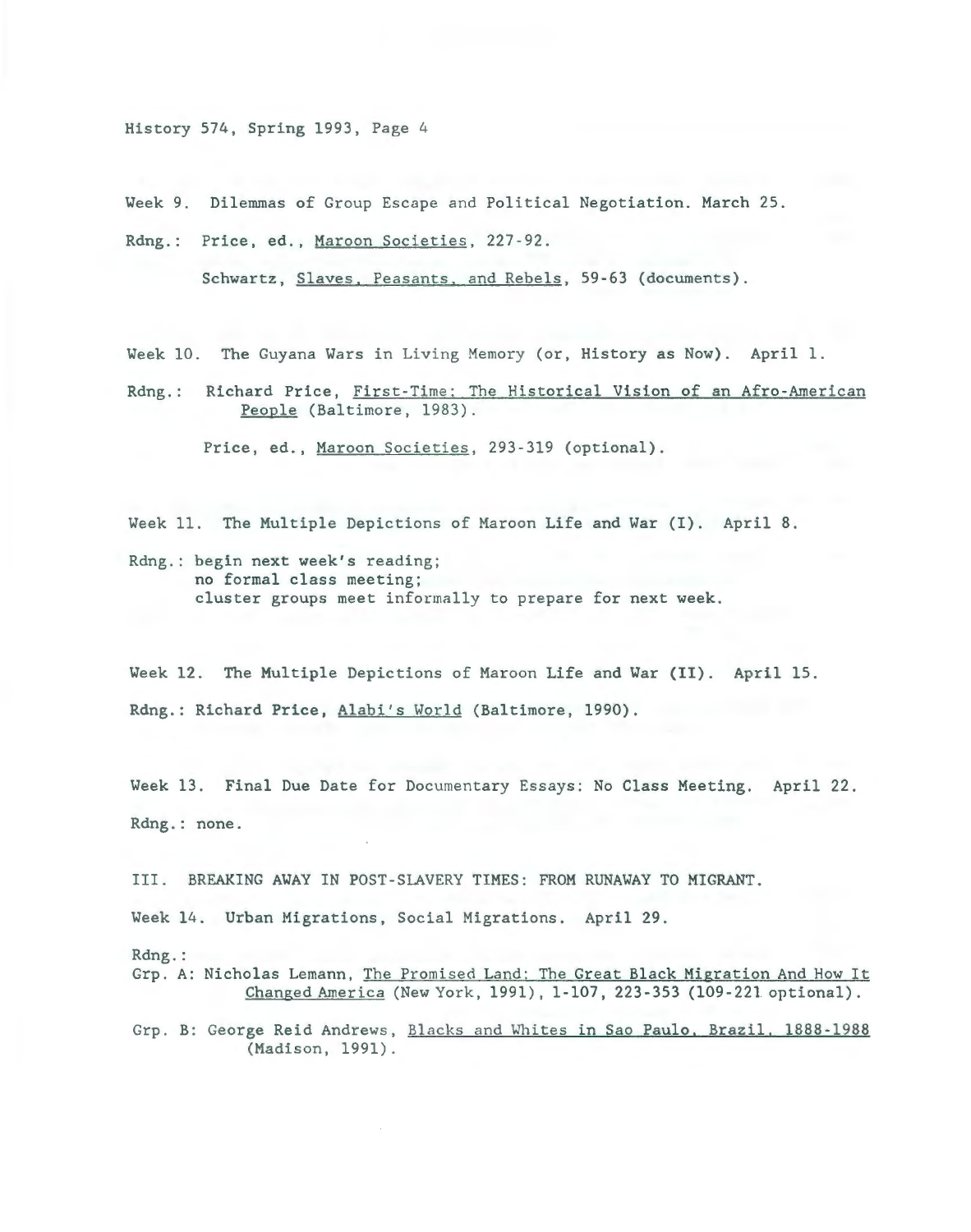Week 15. Looking Back. May 6.

Rdng.: none;

final observations on semester's work as a whole; final due date for completed journal-essays unless class agrees at start of semester to set an alternative date.

#### Course Assignments

There are four major course assignments. These are oral participation in class discussion and analysis, prompt and consistent preparation of weekly journal comments, an historical essay based on analysis of documentary materials in Part II of the course, a journal-essay analyzing the evolution of your own thought over the course of the semester. Since this is a seminar, there is no final examination in the course.

Oral participation implies coming prepared to voice your views and insights, to defend them when appropriate, and to contribute to the teamwork implied in discussion that is simultaneously critical and collaborative. Obviously, the success of our seminar depends greatly on the quality and breadth of our oral discussions. This requires serious and focused reading of the This requires serious and focused reading of the assigned works, and forthright contributions to oral discussion--even, for example, when one's views are unpopular, or even when one has to postpone temporarily an insight on a theme when a somewhat different one is still an active line of class discussion. For more discussion of the importance and potential rewards of meaningful class discussion, see the introductory section of the syllabus above.

The weekly journal assignment requires that you write and turn in a brief commentary on the week's assigned readings and topic. One or two substantive paragraphs, amounting to perhaps a page, should be sufficient. Two pages should be considered a maximum. The journal is to record your personal and intellectual response--insights, critiques, implications, etc. --- to the reading and topic. (Commentary on the weekly topic alone is insufficient: you must focus on the "dialogue" between the reading and the weekly topic, or on the reading itself.) The journal is due at the start of each class meeting, and I will hand back the previous week's journal at the end of each class meeting. The journal's purpose is three-fold: first, it will serve as a means of recording key insights and reactions that you may wish to contribute to class discussion; second, it will serve to refresh one's memory about key insights at the start or during class; and third, it will serve as "raw material" for the journal-essay due at the end of the semester. The journal also serves as a means of advising me of your thoughts and views if these do not come through clearly in the oral discussion. You are allowed one unexcused "skip" in your weekly journal obligation. Excused skips are unavailable except in cases of dire and unforeseen family or medical emergencies.